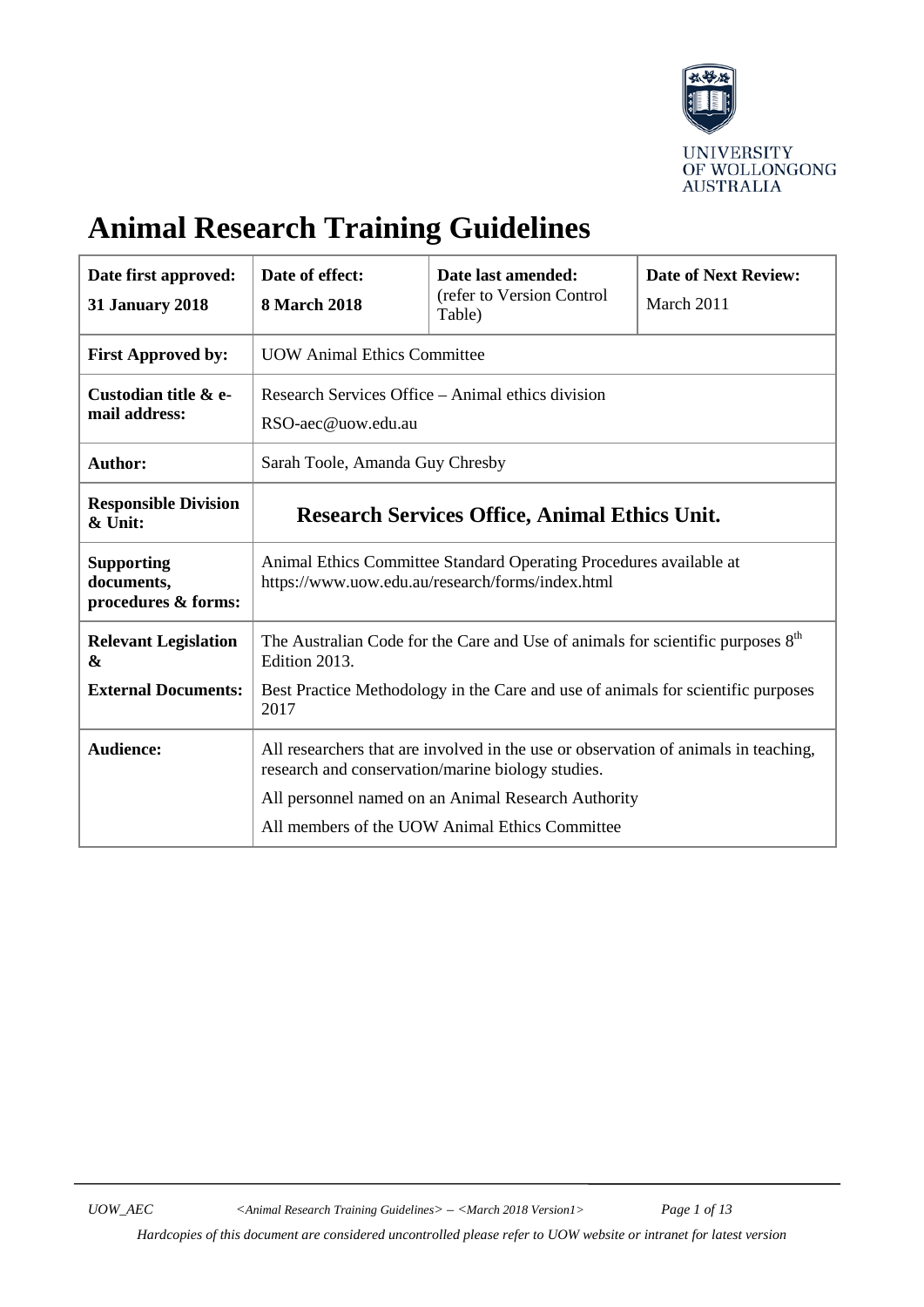

# **Contents**

| 1              |                                                                                                                                                                                                                                                                                                                                                                                                                                                                                                  |  |  |
|----------------|--------------------------------------------------------------------------------------------------------------------------------------------------------------------------------------------------------------------------------------------------------------------------------------------------------------------------------------------------------------------------------------------------------------------------------------------------------------------------------------------------|--|--|
| $\mathfrak{2}$ |                                                                                                                                                                                                                                                                                                                                                                                                                                                                                                  |  |  |
|                | The training program must adhere to the tenets of the $3R$ 's $-$ using replacement of animals,<br>reduction of animals used and refinement of use in all aspects of the training program. This<br>adherence to the 3R's may in some circumstances prevent investigators from being trained in<br>certain technical procedures, particularly where skilled technical staff, already competent in such<br>procedures, are available to perform those tasks proficiently for the research team.  4 |  |  |
| 3              |                                                                                                                                                                                                                                                                                                                                                                                                                                                                                                  |  |  |
| 4              |                                                                                                                                                                                                                                                                                                                                                                                                                                                                                                  |  |  |
|                |                                                                                                                                                                                                                                                                                                                                                                                                                                                                                                  |  |  |
|                | Stream B: Training for Chief Investigators and Alternate Chief Investigators, Continuing and                                                                                                                                                                                                                                                                                                                                                                                                     |  |  |
| 5              |                                                                                                                                                                                                                                                                                                                                                                                                                                                                                                  |  |  |
|                |                                                                                                                                                                                                                                                                                                                                                                                                                                                                                                  |  |  |
|                |                                                                                                                                                                                                                                                                                                                                                                                                                                                                                                  |  |  |
|                |                                                                                                                                                                                                                                                                                                                                                                                                                                                                                                  |  |  |
|                |                                                                                                                                                                                                                                                                                                                                                                                                                                                                                                  |  |  |
|                |                                                                                                                                                                                                                                                                                                                                                                                                                                                                                                  |  |  |
|                |                                                                                                                                                                                                                                                                                                                                                                                                                                                                                                  |  |  |
|                |                                                                                                                                                                                                                                                                                                                                                                                                                                                                                                  |  |  |
|                |                                                                                                                                                                                                                                                                                                                                                                                                                                                                                                  |  |  |
|                |                                                                                                                                                                                                                                                                                                                                                                                                                                                                                                  |  |  |
|                |                                                                                                                                                                                                                                                                                                                                                                                                                                                                                                  |  |  |
| 6              |                                                                                                                                                                                                                                                                                                                                                                                                                                                                                                  |  |  |
| 7              |                                                                                                                                                                                                                                                                                                                                                                                                                                                                                                  |  |  |
| 8              |                                                                                                                                                                                                                                                                                                                                                                                                                                                                                                  |  |  |
| 9              |                                                                                                                                                                                                                                                                                                                                                                                                                                                                                                  |  |  |
|                |                                                                                                                                                                                                                                                                                                                                                                                                                                                                                                  |  |  |
| 10             |                                                                                                                                                                                                                                                                                                                                                                                                                                                                                                  |  |  |
| 11             |                                                                                                                                                                                                                                                                                                                                                                                                                                                                                                  |  |  |
| 12             |                                                                                                                                                                                                                                                                                                                                                                                                                                                                                                  |  |  |
|                | Page 2 of 13<br>UOW_AEC<br><animal guidelines="" research="" training=""> - <march 2018="" version1=""><br/>Hardcopies of this document are considered uncontrolled please refer to UOW website or intranet for latest version</march></animal>                                                                                                                                                                                                                                                  |  |  |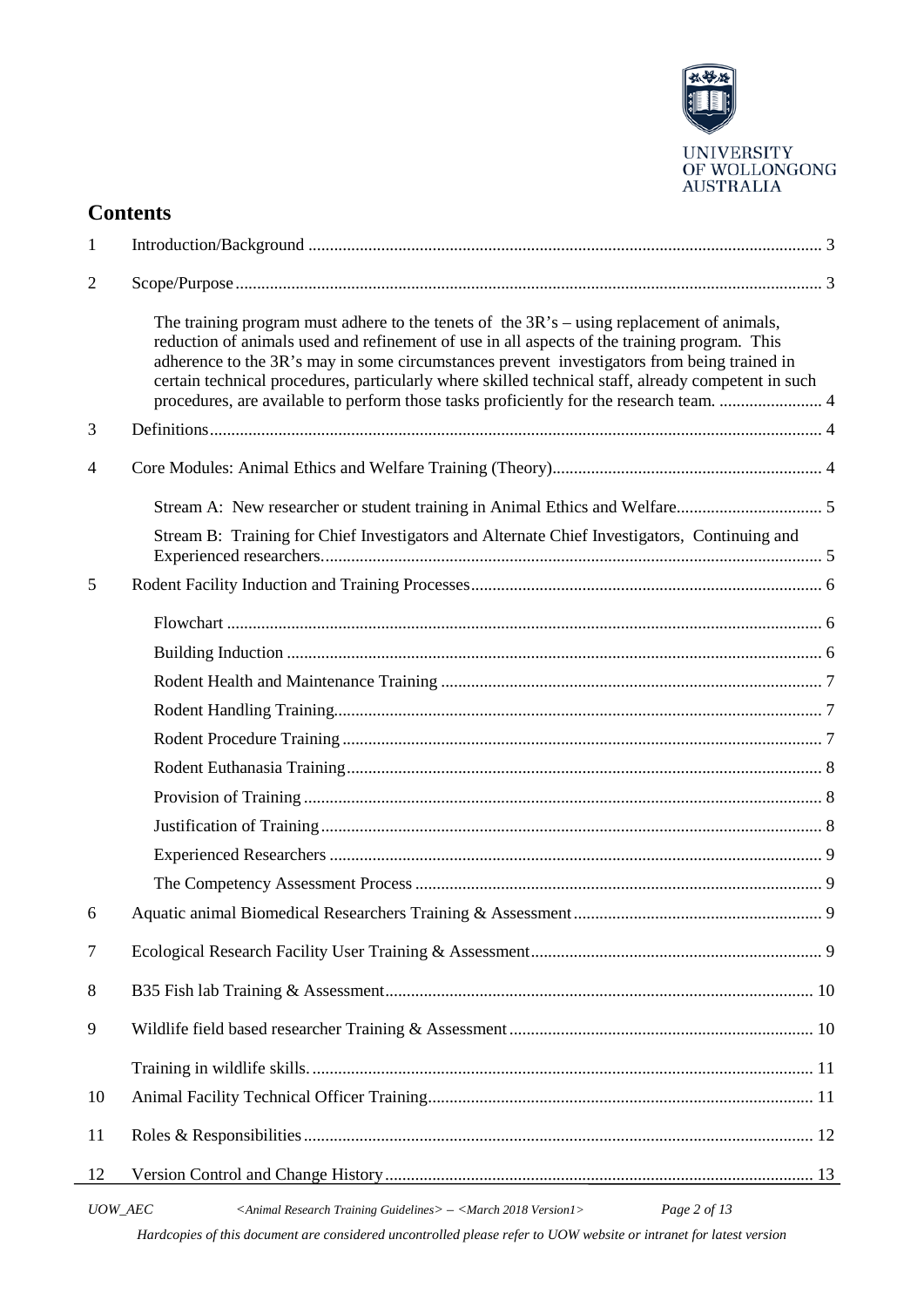

# <span id="page-2-0"></span>**1 Introduction/Background**

The Australian Code for the Care and Use of Animals for Scientific purposes, 8th Edition, 2013 Contains a number of clauses as outlined below that relate to the requirement of institutions to provide training programs for all those involved in the Care and Use of animals for Scientific purposes and the responsibility of investigators to undertake education, training and competency assessment as per institutional guidelines.

#### 2.1.8

Institutions must ensure that all people involved in the care and use of animals understand their responsibilities and the requirements of the Code are competent for the procedures they perform, or are under the direct supervision of a person who is competent to perform the procedures, and have access to appropriate education programs and resources, by:

(i) ensuring that investigators are well informed of their responsibilities under the Code and their legal responsibilities

(ii) providing adequate resources for appropriate education, training, and assessment of competence of investigators, and certification of such competence to the satisfaction of the AEC.

The UOW AEC also states in its terms of reference that it must ensure training programs are in place to ensure adequate training and competency assessment of all those involved in the assessment, care and use of animals used in research and teaching activities.

### <span id="page-2-1"></span>**2 Scope/Purpose**

These guidelines present training requirements for University of Wollongong animal users (including project supervisors, investigators, post doc fellows, research staff and graduate students, technical officers and animal facility staff. They have been developed to ensure that all those involved in the use and care of animals, on UOW approved Animal Ethics protocols, have access to detailed information about the requirement for training, the scope of training available and the limitations or restrictions placed on training with live animals.

The purpose of the UOW Animal User training program is to ensure adequate training of all investigators, supervisors and animal care staff to ensure that sound humane research is carried out by all UOW investigators, and that best practice methodology is used in carrying out this research.

The training program will consist of core modules and supplementary modules. Core modules will apply to all animal users and will cover the training needed to meet the legislative requirements relevant to all users under the code. Relevant supplementary modules may be added to meet the needs of investigators, supervisors and animal care staff from different disciplines.

General Guideline: All personnel involved with the use of animals in research, teaching and testing must be adequately trained in the principles of animal care and welfare and the ethical issues involved in animal use.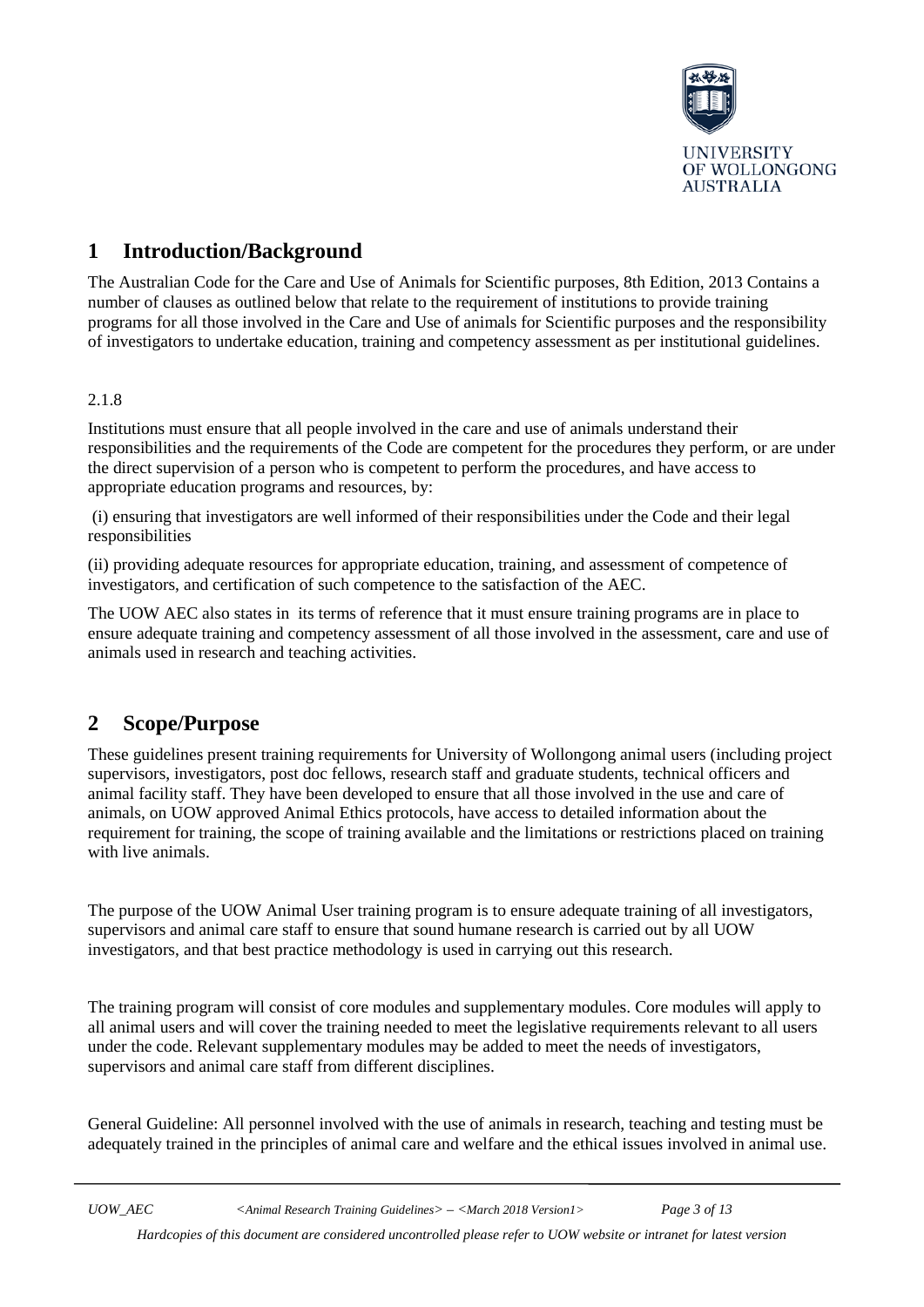

University of Wollongong must strive through the training program to sustain a culture of respect for animal life, and to foster a philosophy of compassion and respect for the animals used for scientific purposes.

<span id="page-3-0"></span>**The training program must adhere to the tenets of the 3R's – using replacement of animals, reduction of animals used and refinement of use in all aspects of the training program. This adherence to the 3R's may in some circumstances prevent investigators from being trained in certain technical procedures, particularly where skilled technical staff, already competent in such procedures, are available to perform those tasks proficiently for the research team.**

As such there will be core modules delivered to all participants in each research field. Whilst procedure specific training will be targeted to the justified needs of the individual users within the institution.

Sections of the training program must also be suitable for the education of members of animal care committees and project supervisors who will need to participate in core modules on ethics, regulations and the principles of the use of animals for scientific research.

| <b>Word/Term</b> | <b>Definition</b> (with examples if required) |  |
|------------------|-----------------------------------------------|--|
| <b>AEC</b>       | Animal Ethics Committee                       |  |
| AWO              | Animal Welfare Officer                        |  |
| <b>PPE</b>       | Personal Protective Equipment                 |  |
| <b>SOP</b>       | <b>Standard Operating Procedure</b>           |  |
| <b>SWP</b>       | Safe Work Procedure                           |  |
| Trainee          | Person undertaking or receiving the training  |  |
| Trainer          | Person providing the training                 |  |

### <span id="page-3-1"></span>**3 Definitions**

### <span id="page-3-2"></span>**4 Core Modules: Animal Ethics and Welfare Training (Theory)**

The core modules in Animal Ethics and Welfare Training are a requirement for all new and continuing researchers at UOW that use or observe live vertebrate animals and cephalopods in their research activities.

There are two streams to the core modules:

| Stream A: | New researcher or student training                                                                              |
|-----------|-----------------------------------------------------------------------------------------------------------------|
| Stream B: | Training for Chief Investigators and Alternate Chief Investigators & continuing and<br>experienced researchers. |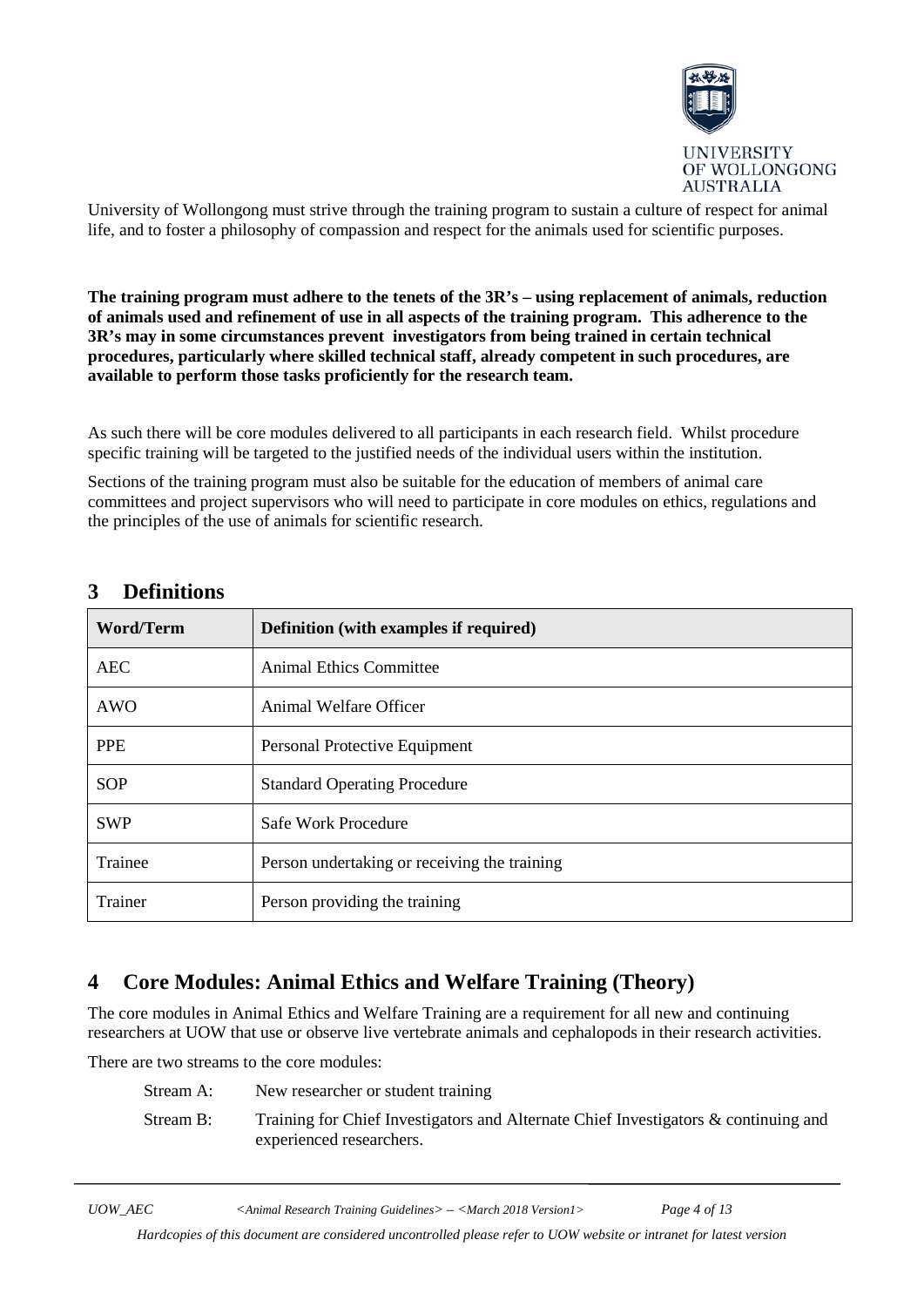

#### <span id="page-4-0"></span>**Stream A: New researcher or student training in Animal Ethics and Welfare**

Stream A consists of a compulsory online moodle module which must be completed prior to commencing any unsupervised fieldwork or animal laboratory based activities. It must also be completed prior to being granted personal swipe card access to laboratory based animal facilities.

Stream A also has a compulsory face to face seminar/training session which is run once each semester for new researchers or students. Animal research work may commence prior to attending the face to face seminar but this must be completed within 6 months of commencing animal research activities.

The objectives of Stream A are:

- provide animal research personnel with the knowledge required to ensure compliance with the Australian and NSW legislation regarding the animal use in research and teaching.
- provide an overview of the different ethical perspectives on animal use in research and teaching.
- provide information on how to ensure animal use is humane.
- ensure an understanding of the guiding principles of all animal research the 3R's (Replacement, Reduction and Refinement)
- discuss the role and function of the UOW Animal Ethics committee
- provide an overview of the UOW Animal Ethics administrative processes
- provision of information regarding the assessment and recognition of pain and distress in various animal species and how this pain or distress may be alleviated or minimised to ensure the research is humane, ethical and scientifically valid.
- discussion on the development and use of humane /welfare endpoints in conjunction with scientific endpoints.
- provision of resources that may be of use to researchers when planning their research projects such as access to UOW Standard Operating Procedures, links to websites providing information on 3R's and alternatives, animal models, electronic project design applications, statistical resources and various welfare and species specific resources/references.

#### <span id="page-4-1"></span>**Stream B: Training for Chief Investigators and Alternate Chief Investigators, Student supervisors and Continuing and Experienced researchers.**

Stream B consists of an online module only which is a legislative, administrative and refresher training module.

Stream B does not have a face to face component however all researchers are welcome to attend the face to face component.

The objectives of Stream B are:

- provide animal research personnel with the knowledge required to ensure compliance with the Australian and NSW legislation regarding animal use in research and teaching, placing emphasis on the responsibilities of researchers, Chief and alternate investigators, as well as any changes /updates to legislation.
- provide training in UOW Animal Ethics Committee administrative processes.

*UOW\_AEC <Animal Research Training Guidelines> – <March 2018 Version1> Page 5 of 13*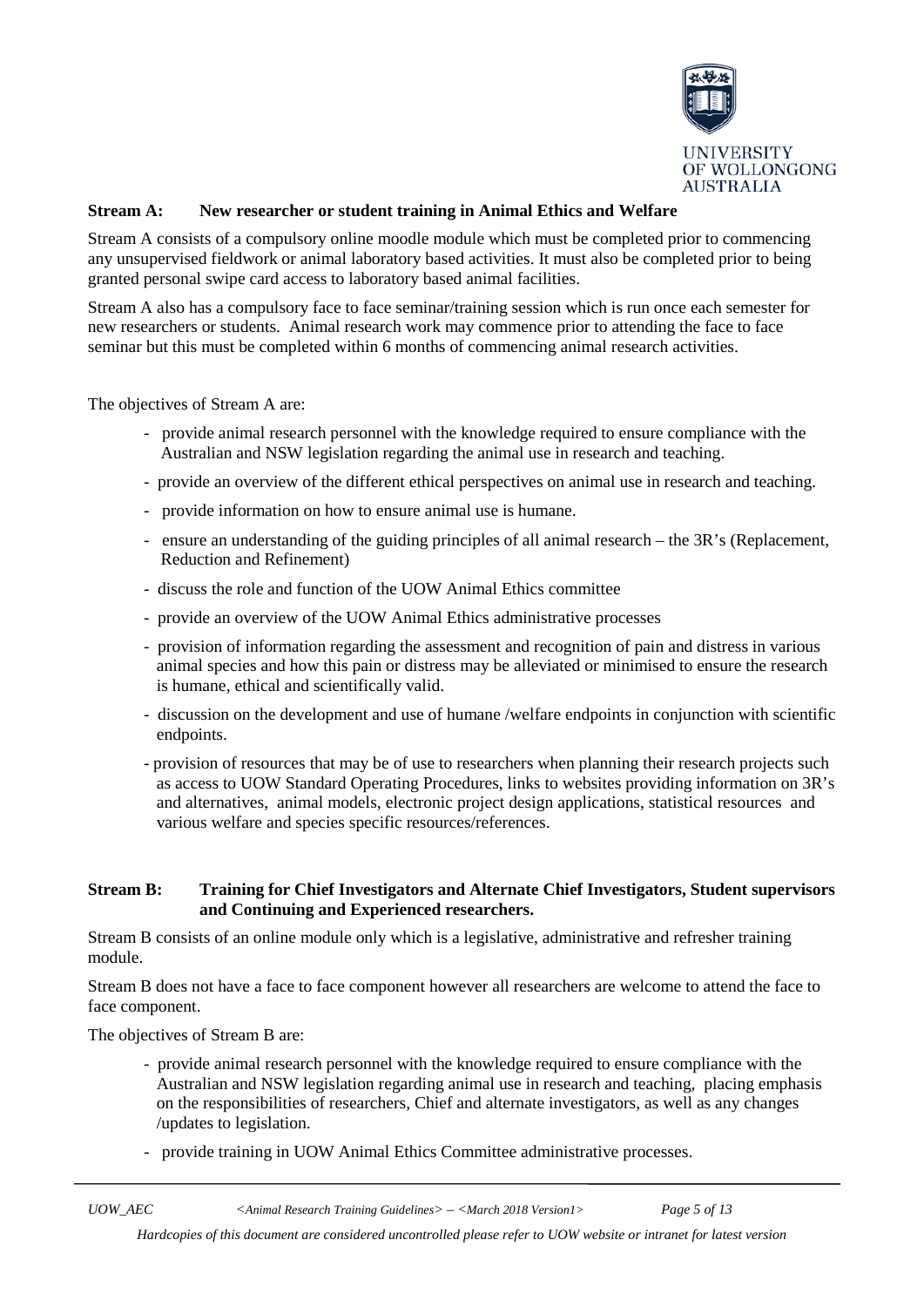

- training in the use of electronic animal monitoring and ethics administration databases.
- provision of information regarding the assessment and recognition of pain and distress in various animal species and how this pain or distress may be alleviated or minimised to ensure the research is humane, ethical and scientifically valid.
- discussion on the development and use of humane /welfare endpoints in conjunction with scientific endpoints.
- provision of resources that may be of use to researchers when planning research projects such as access to UOW Standard Operating procedures, links to websites providing information on 3R's and alternatives, animal models, electronic project design applications, statistical resources and various welfare and species specific resources/references.

# <span id="page-5-0"></span>**5 Rodent Facility Induction and Training Processes**

#### <span id="page-5-1"></span>**Flowchart**



#### <span id="page-5-2"></span>**Building Induction**

All people working within the rodent facility must attend a building induction. This includes people assisting with procedures who are not necessarily handling animals. The purpose of the building induction is to

*UOW\_AEC <Animal Research Training Guidelines> – <March 2018 Version1> Page 6 of 13*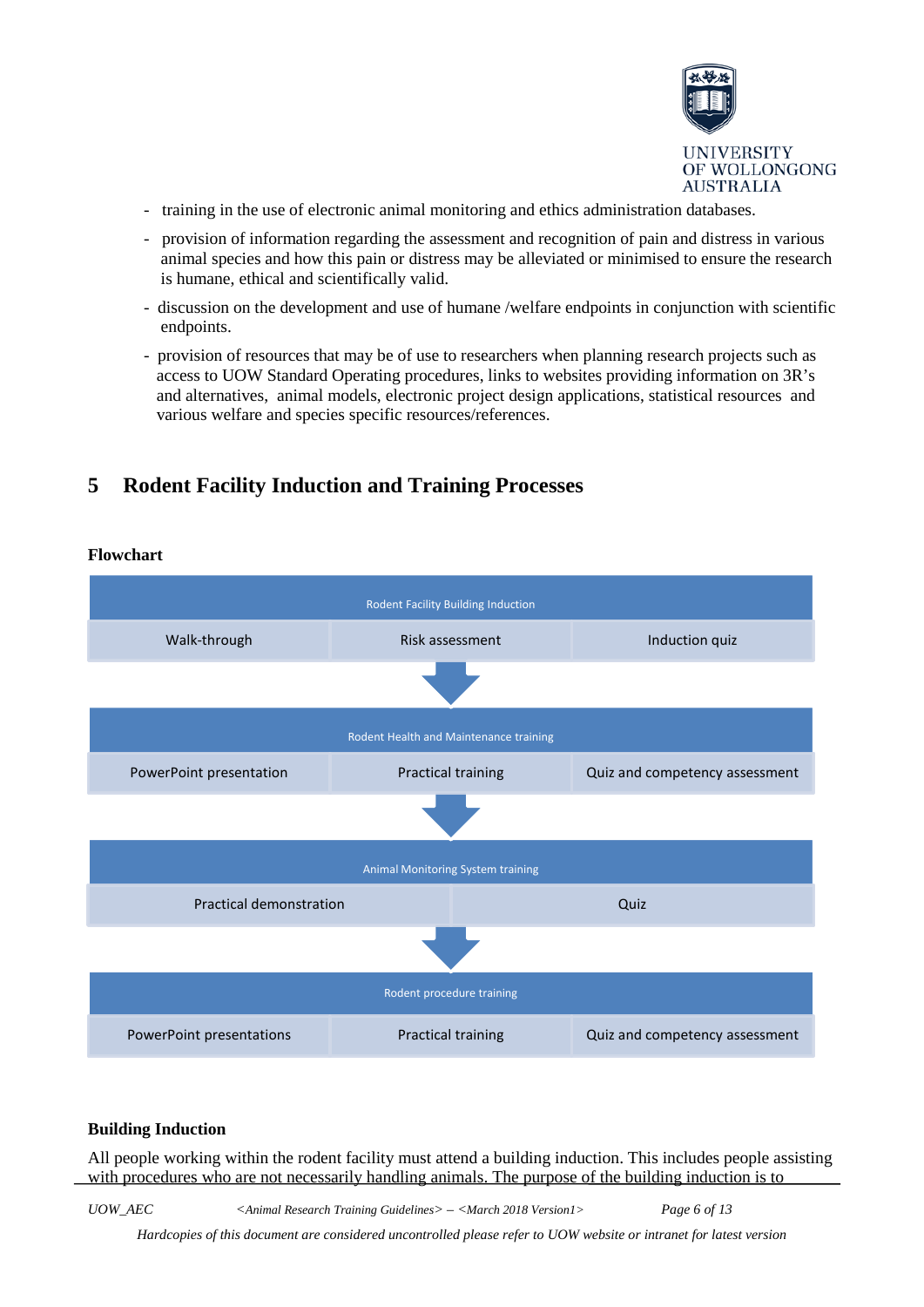

demonstrate the safety aspects of the building, such as emergency exits and fire extinguisher locations; as well as inform the inductee of relevant hygiene, PPE, SWPs and SOPs that they must follow while working in the facility.

#### <span id="page-6-0"></span>**Rodent Health and Maintenance Training**

All biomedical researchers working with rodents must undertake training in laboratory rodent health and welfare before commencing training in the laboratory animal procedures required to be conducted under their experimental protocol.

The compulsory Health and Maintenance training stream is specific to either mice or rats and covers theory in aspects such as:

Rodent physiology Common laboratory strains Reproductive cycle and gender differentiation Signs of normal and ill health Normal and abnormal behaviour Environmental enrichment Reporting adverse events

#### <span id="page-6-1"></span>**Rodent Handling Training**

In addition to the above training, all researchers involved in handling and restraining rodents for procedures or for assessing health and welfare during routine monitoring must undergo species-specific Rodent Handling and Restraint training. This process covers the theoretical and practical aspects of effectively handling rodents in a manner that has minimal impact on the animals and is safe for the operator. All handling and restraint training first begins with a theory session about basic handling principles and techniques, followed by a practical session with animal cadavers and live animals. Practical sessions may be conducted individually or in small groups of a maximum of 3 trainees per trainer. The number of training sessions required is dependent on the trainee, and training sessions are continually conducted until the trainee attains competence. Competence will be assessed formally by the Animal Welfare Officer and a certificate will be issued.

#### <span id="page-6-2"></span>**Rodent Procedure Training**

In addition to the above training, all researchers required to perform laboratory procedures on their animals must undergo species-specific procedure training. Common laboratory procedures include, but are not limited to: injections, blood collection techniques, and tissue sampling. The theory component of procedure training is specific to each procedure and comprises of PowerPoint presentations and video tutorials. This is followed by practical training using an animal cadaver before moving on to procedures using live animals. Invasive techniques such as injections and blood collection begin by using anaesthetised live animals whenever feasible before training on conscious animals. All theoretical and practical components of procedure training are conducted individually and not in groups to ensure maximum training success and retention of information. The number of training sessions required is dependent on the trainee, and training sessions are continually conducted until the trainee attains competence.

Surgical training is provided on an as-needed basis and is customised to the type of surgery required. Surgical training includes aspects such as aseptic technique in order to prevent infections, and information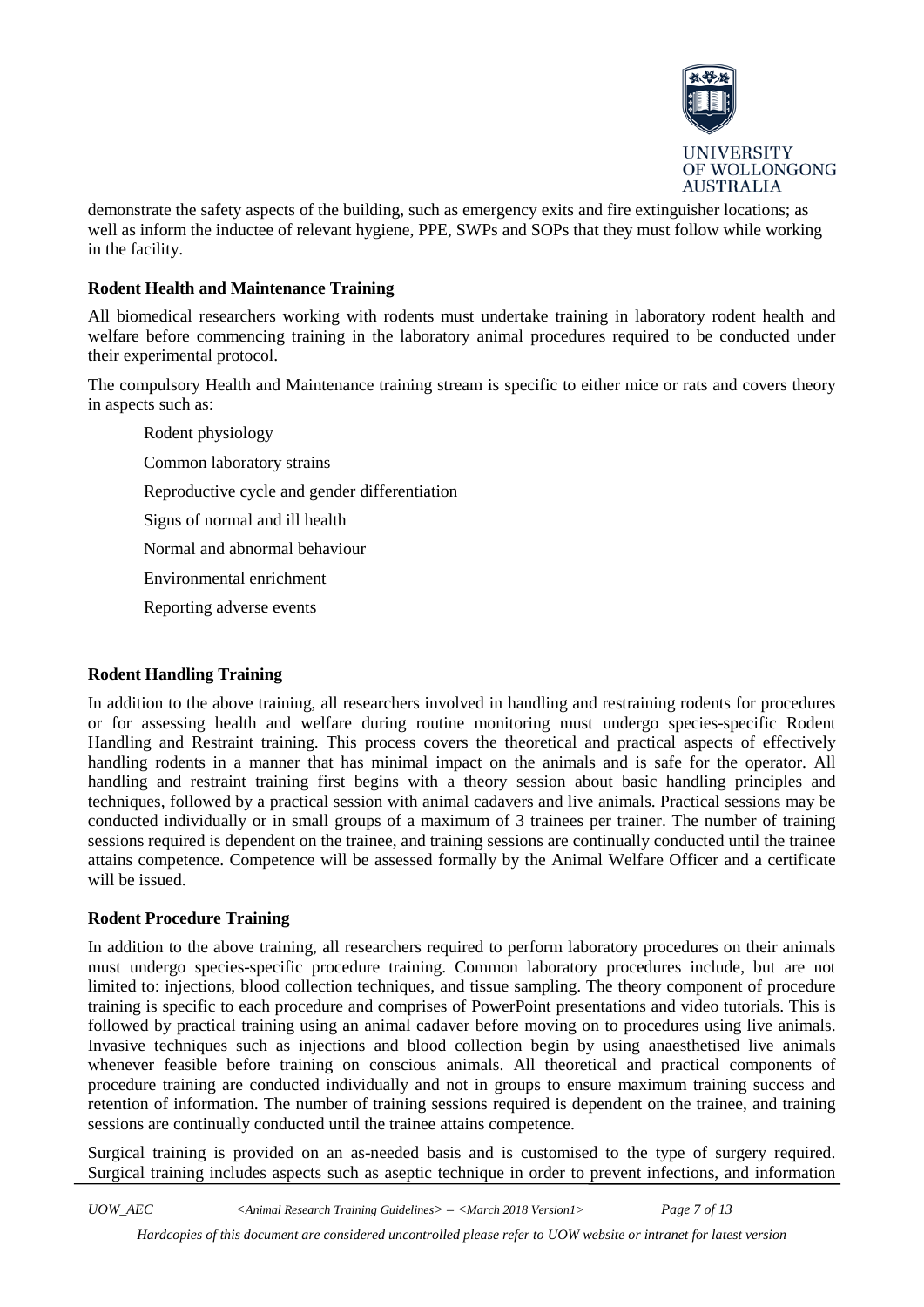

regarding the correct surgical methods to minimise tissue trauma and promote healing. Training in invasive surgeries is always firstly performed on a cadaver, before moving on to non-recovery surgeries once the trainee becomes more proficient. All theoretical and practical components of surgical training are conducted individually and not in groups to ensure maximum training success and retention of information. The number of training sessions required is dependent on the trainee, and training sessions are continually conducted until the trainee attains competence.

Competence will be assessed formally by the Animal Welfare Officer. Trainees cannot commence carrying out procedures or surgeries independently until they have received their certificate of competence.

#### <span id="page-7-0"></span>**Rodent Euthanasia Training**

All researchers responsible for the checking of rodents or for performing animal procedures must undertake training in the method of euthanasia that is approved for their experimental protocol. This is to ensure that animals can be euthanased in a safe and humane manner in the event that unexpected animal illness or injury occurs after hours; or for tissue collection at the completion of the experiment. Training animals are only used for euthanasia training when they have reached their endpoint or maximum holding duration, and as such, animals are not euthanased solely for the purpose of euthanasia training. It is possible to use experimental animals for euthanasia training purposes if they have reached their experimental endpoint and only if the process of using the animals for training does not affect the experimental outcome. Rodent euthanasia training first begins with a theory session regarding the technique, followed by a practical session with live animals. This format may vary depending on the euthanasia technique employed. Practical sessions may be conducted individually or in small groups of a maximum of 2 trainees per trainer. Competency assessment can be performed by the Animal Technicians in lieu of the Animal Welfare Officer in an effort to minimise the number of animals used.

#### <span id="page-7-1"></span>**Provision of Training**

Training of students and researchers in common laboratory rodent techniques is provided by qualified UOW Animal Technicians. Training in invasive surgical techniques is provided by the UOW AWO who is also a registered Veterinarian. These trainers are ultimately responsible for the training animals under their care, and are better able to recognise signs of animal distress and the impact of procedures on the animals during the training process due to their inherent skills and credentials. This also allows for consistency in teaching methods and ensures that procedures are taught in accordance to UOW SOPs and policies. The AWO and Animal Technicians remain up to date in the latest laboratory animal techniques through networking and conferences and are able to refine techniques and minimise animal impact accordingly.

In the case of trainees requiring training in specialised techniques that are unfamiliar to the Animal Technicians or AWO, provisions may be made for an experienced researcher to provide the training. This must first be approved by the AEC after the trainer provides proof of their competence and knowledge in the technique either through previous qualifications or experience. Once approved, the training process must be supervised by the AWO or Animal Technicians to ensure compliance is maintained to the UOW training protocol.

#### <span id="page-7-2"></span>**Justification of Training**

Training in rodent laboratory procedures can only be provided to trainees who have a demonstrated requirement to perform the procedure as part of their experiment. Trainees cannot be taught any animal procedures that are not approved under their protocol. The procedures must be required to be performed on multiple animals or for multiple times in order to justify training, i.e.: tail pricking for glucose tolerance testing or injection of medical treatments. The welfare cost to animals used for training must not exceed the requirement for training. For example, a person requiring to do a single IV injection on four animals cannot justify needful training as it requires more than four single IV injections to be conducted during the training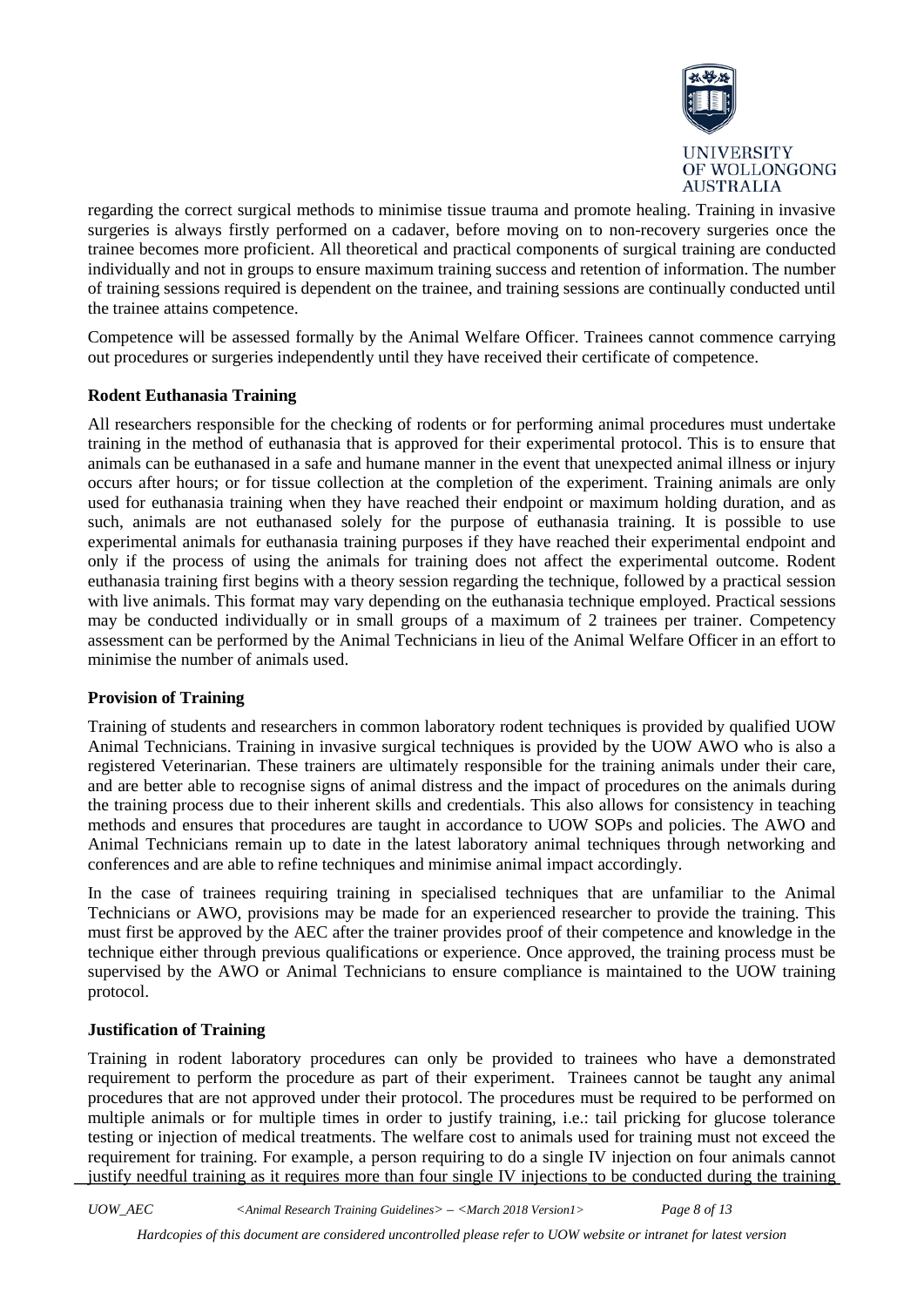

and competency assessment process; therefore the welfare cost to the training animals exceeds the requirement for training. In all cases consideration must be given to enlisting Animal Facility Technical Officers or experienced researchers to perform laboratory animal techniques in place of inexperienced students in an effort to eliminate unnecessary training and to minimise the negative impact on animal welfare.

If at any time during the training process the trainee is failing to meet the standard required for competency assessment after an adequate amount of training sessions, training will cease and alternatives will be investigated by the AWO and/or AEC.

#### <span id="page-8-0"></span>**Experienced Researchers**

Cases may arise where an experienced trainee commences employment or study at UOW and must undertake compulsory training in techniques of which they are already proficient. These trainees must provide proof of proficiency to the AWO and a personalised training and competency assessment programme will be drafted. This may include the trainee progressing with the current UOW rodent training programme in order to bring their skills up to the standard required; or the trainee demonstrating their skills for the AWO in lieu of the training process.

#### <span id="page-8-1"></span>**The Competency Assessment Process**

Trainees that have completed their training in rodent procedures must first undergo the competency assessment process before being able to work alone. The AWO facilitates the competency assessment by observing the trainee performing the required procedures and then determines whether or not the procedure is being conducted in a safe and accurate manner with minimal distress to the animal. The trainee is questioned by the AWO during the competency assessment process about different components of the procedure in an effort to establish whether or not they have an understanding of the theoretical background of the procedure. The trainee must also undertake an online quiz specific to the procedure before the competency assessment and they must pass with a score of 100% in order to contribute towards the competency assessment process.

Once a trainee has successfully gained competency in a procedure they are then allowed to perform that procedure unsupervised in accordance with UOW and AEC SOPs.

### <span id="page-8-2"></span>**6 Aquatic animal Biomedical Researchers Training & Assessment**

(This section will be completed prior to the arrival of any aquatic animals such as Xenopus or Zebrafish at UOW in 2020) It will be similar to the rodent training requirements with species specific theory modules as well as practical training and assessment).

### <span id="page-8-3"></span>**7 Ecological Research Facility User Training & Assessment**

All ERC users including volunteers must undergo an induction which includes the completion of an online moodle module and quiz, followed by a face to face induction with an ERC staff member. Upon completion of the induction process the inductee must then complete the induction checklist on SharePoint before approval for access is given. The induction includes information on:

- ERC access procedures and security
- hygiene practices

*UOW\_AEC <Animal Research Training Guidelines> – <March 2018 Version1> Page 9 of 13*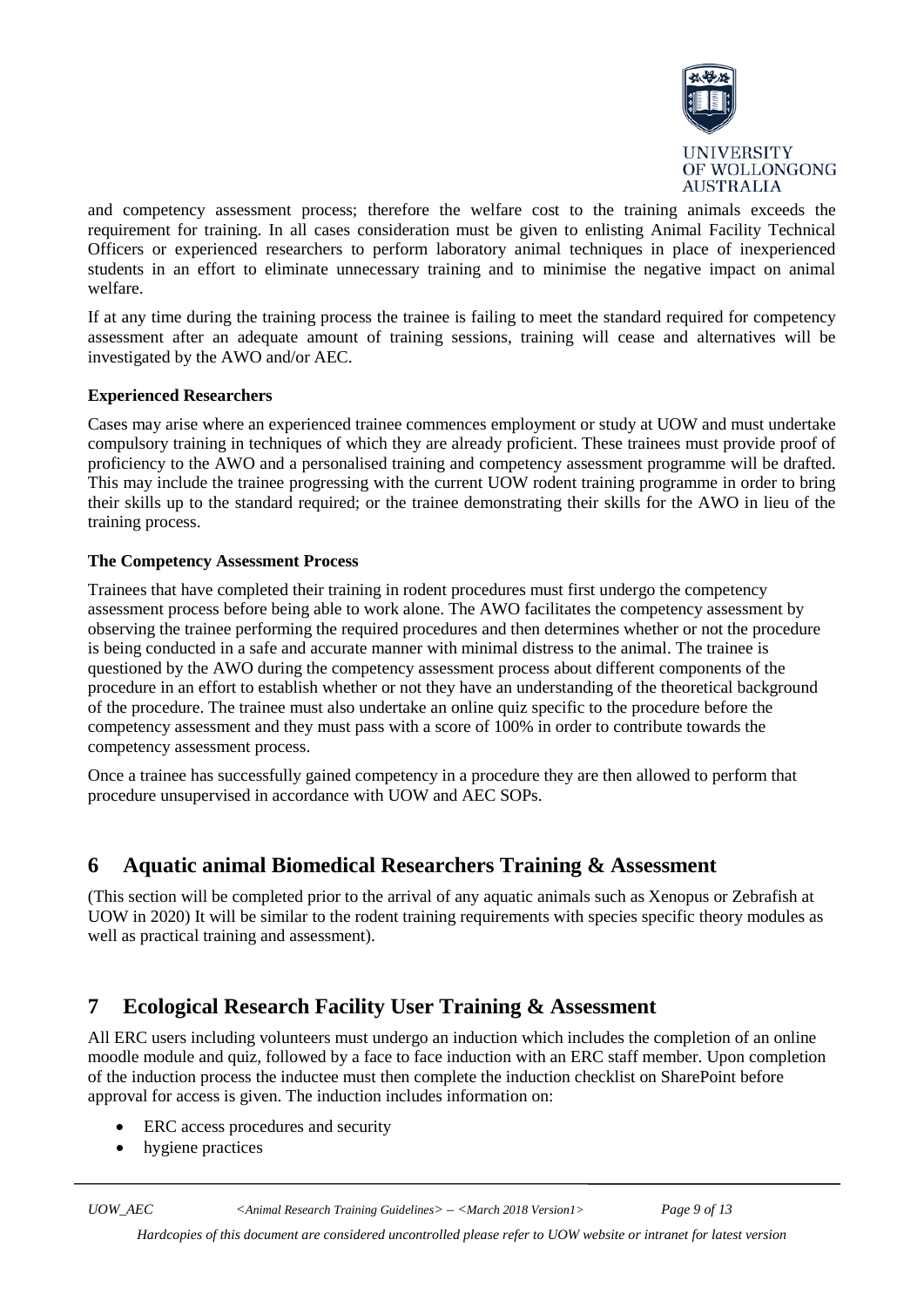

- emergency evacuation procedures and location of fire extinguishers and blankets, defibrillator, first aid kits and EpiPen
- location and booking of equipment and facilities
- restricted access zones

Due to the highly varied nature of animal research at the ERC, specific research group inductions are also required. These are carried out by the research group supervisor. The main animal research groups at the ERC work with frogs and fish. The head of each research group is responsible for inductions unless these tasks are specifically delegated to other members of the research team or facility staff. These inductions should include specific instructions relating to the cleaning and maintenance of specific housing systems (eg marine or fresh water tank systems) along with training in the routine health, maintenance, capture and handling of those animals.

Training of research personnel and technical officers should also be provided in the recognition of common disease states, species specific euthanasia techniques and post mortem and pathology sample collection for disease or unexpected death investigation.

### <span id="page-9-0"></span>**8 B35 Fish lab Training & Assessment**

All training in the B35 fish lab is conducted by the head of that research laboratory. Researchers must be assessed by the AWO in procedures involving removal of the fish from the tank for weighing, measuring, tagging, anaesthesia and euthanasia prior to conducting these without supervision by a qualified person.

A log book/diary of all training undertaken must be kept and made available to the AWO at the time of the competency assessment.

# <span id="page-9-1"></span>**9 Wildlife field based researcher Training & Assessment**

Due to the varied nature of wildlife work all practical training is conducted by the project supervisor or their authorised delegate that is experienced and competent in the approved techniques/procedures. It is the ultimate responsibility of the Principal Investigator to ensure that the training has equipped the student or incoming researcher with the skills necessary to ensure they are able to perform their fieldwork with minimal impact on target and non-target species. There must be plans in place to ensure the timely treatment or humane euthanasia of any target or non-target species that are injured in the course of the fieldwork activities.

Where the PI is delegating responsibility for the training and assessment of the student or researcher they must ensure that the trainer has the necessary skills to adequately prepare the student or researcher for independent unsupervised activities in the field and that this training fits with current best practice techniques.

Proof of training in the form of letters, certificates or logbooks should be kept and made available to the AEC/AWO when required. Supervisors or trainers should provide students/researchers with a certificate of competency or equivalent at the completion of the training and assessment period and a copy of this must be supplied to the AEC when approval is sought from the AEC for projects which will use this skill. It is understood that not all training external to the university will have certificates of competency provided. For example, on the job training for consultants or overseas training are unlikely to have documentation. Proof may therefore be in the form of reports, scientific papers etc where the researcher clearly undertook the skill in the field.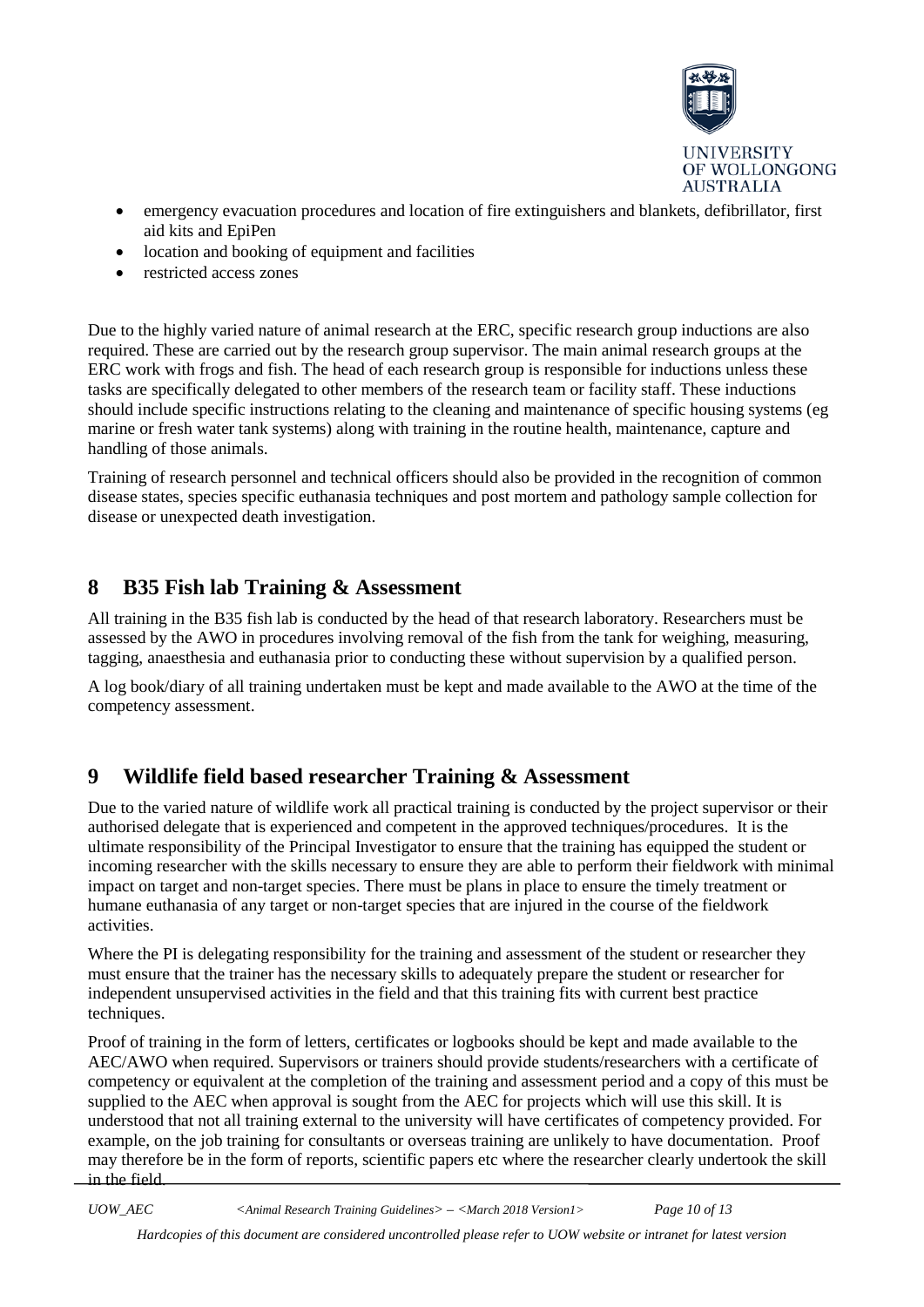

### <span id="page-10-0"></span>**Training in wildlife skills.**

.

Where approval from AEC is given for training for undergraduate students in basic wildlife monitoring and surveying, the academic should ensure that students receive appropriate training in animal welfare issues for the technique for which they are being trained. It is best if the training experience follows a standard operating procedure or published standard methodology. Students do not need to be supervised for observation measurements; however, students should be supervised at all times where handling of animals is being undertaken.

Training in basic handling, trapping or surveying which may be undertaken as an undergraduate student or even as a hobby does not need proof of training. Proof of competency/training is only required for invasive techniques where a higher level of skill is required. The following is a guide to where competency proof is required. However, in all of these cases, the PI should ensure that the student/researcher is capable of collecting valid information with their current skills.

| Examples of techniques that do not require<br>certificates                                         | Examples of more invasive techniques which<br>require certificates                                                                                    |  |
|----------------------------------------------------------------------------------------------------|-------------------------------------------------------------------------------------------------------------------------------------------------------|--|
| Bird surveying and identification using<br>binoculars, scopes etc. This includes call<br>playback. | Mist netting or cannon netting birds (this<br>training is already monitored by the ABBBS so<br>this would suffice as proof of level of<br>competency) |  |
| Auditory surveys of frogs                                                                          | Banding birds (this training is already<br>monitored by the ABBBS so this would suffice<br>as proof of level of competency)                           |  |
| Frog triangulation and identification                                                              | Pit-tagging animals                                                                                                                                   |  |
| Spotlighting of arboreal or large mammals                                                          | Bleeding or other invasive technique of any<br>animal.                                                                                                |  |
| Elliott trapping or pitfall trapping for small<br>mammals and lizards under supervision            | Independent trapping of small mammals and<br><i>lizards</i>                                                                                           |  |

# <span id="page-10-1"></span>**10 Animal Facility Technical Officer Training**

Animal facility Technical Officers must be provided with opportunities to further their knowledge in the care, welfare and handling of the species for which provide routine husbandry and care. When new species are located on campus, training should be provided in the biology, husbandry, care and handling of this species, as well as indicators of disease and distress in the species. This training will be facilitated by the AWO but may be provided by the project leader, particularly with native and wildlife species.

Animal facility technical officers must be supported by SMAH to attend relevant conferences or seminars.

The Animal Welfare Officer will also identify training opportunities for Animal facility technical officers and provide training in practical procedures such as minor medical and surgical procedures where there is a demand for those skills on UOW research projects.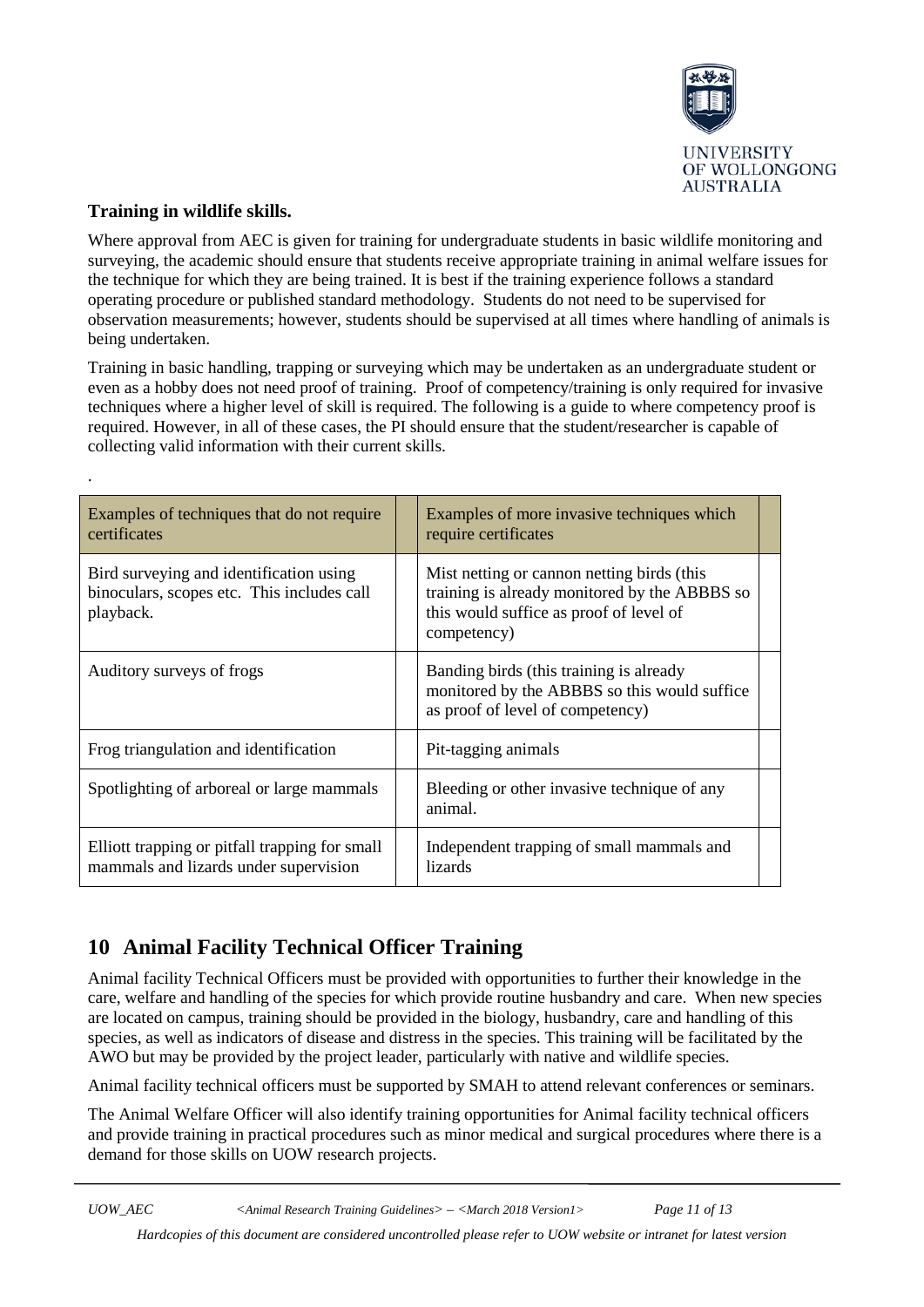

The availability of trained technical officers in medical and surgical procedures can contribute to the 3R's by ensuring best practice techniques are performed for research projects where the skills required need a higher degree of competency and proficiency than that which may be maintained by researchers that perform procedures infrequently.

# <span id="page-11-0"></span>**11 Roles & Responsibilities**

AEC – the Animal ethics committee has a requirement under the Code to undertake monitoring of all animal research protocols for which they have granted approval. For research on site at UOW this monitoring is regularly performed by the AWO. The AEC also conducts routine announced and unannounced inspections of all laboratory facilities. The AEC must also monitor fieldwork research activities for which they have granted approval. The AEC may delegate monitoring of these fieldwork activities to the institutions AWO who will undertake announced and at times unannounced visit to fieldwork sites for this purpose. The AEC will also request photographic and video recording of fieldwork protocols be provided by the research team, particularly when new traps, or techniques are being performed.

AEC must ensure that suitable training programs are in place to ensure all investigators are adequately trained and aware of their responsibilities prior to undertaking unsupervised animal research activities.

AWO is responsible for ensuring that all researchers and technical staff working in laboratory facilities have access to comprehensive practical training in animal handling, welfare assessment, and the alleviation of pain, suffering and distress.

The AWO must also ensure researchers have access to training in commonly performed laboratory techniques such as the administration of substances when the need for such training is justified.

The AWO will facilitate or provide training in more advanced techniques such as anaesthesia, and surgical techniques to technical officers, and researchers on an as needed basis.

The AWO will also facilitate or provided training to marine and wildlife workers on minor surgical techniques whenever possible. eg microchipping/tagging.

Principal investigators – are responsible for ensuring that all investigators on approved protocols have been certified as competent in all procedures that they will perform unsupervised for both laboratory based and fieldwork based protocols. Where independent competency assessment is performed (ie AWO assessment of laboratory based procedures) the PI will be provided with a copy of the training record and competency assessment).

Animal facility Technical co-ordinator – The animal facility technical co-ordinator will ensure all researchers have access to building induction and safety training, as well as training in the use of any electronic databases and animal monitoring systems in use in the facilities. The animal facility technical co-ordinator must also ensure technical officers have access to training and continuing education on an ongoing basis.

Animal facility Technical officers. - animal facility technical officers will provide training to researchers in the routine husbandry, care and handling of animals in the facilities in which they work. They may also provide training in the restraint, euthanasia, anaesthesia, collection of blood and administration of substances to laboratory animals if they themselves are certified as competent in these procedures by the AWO.